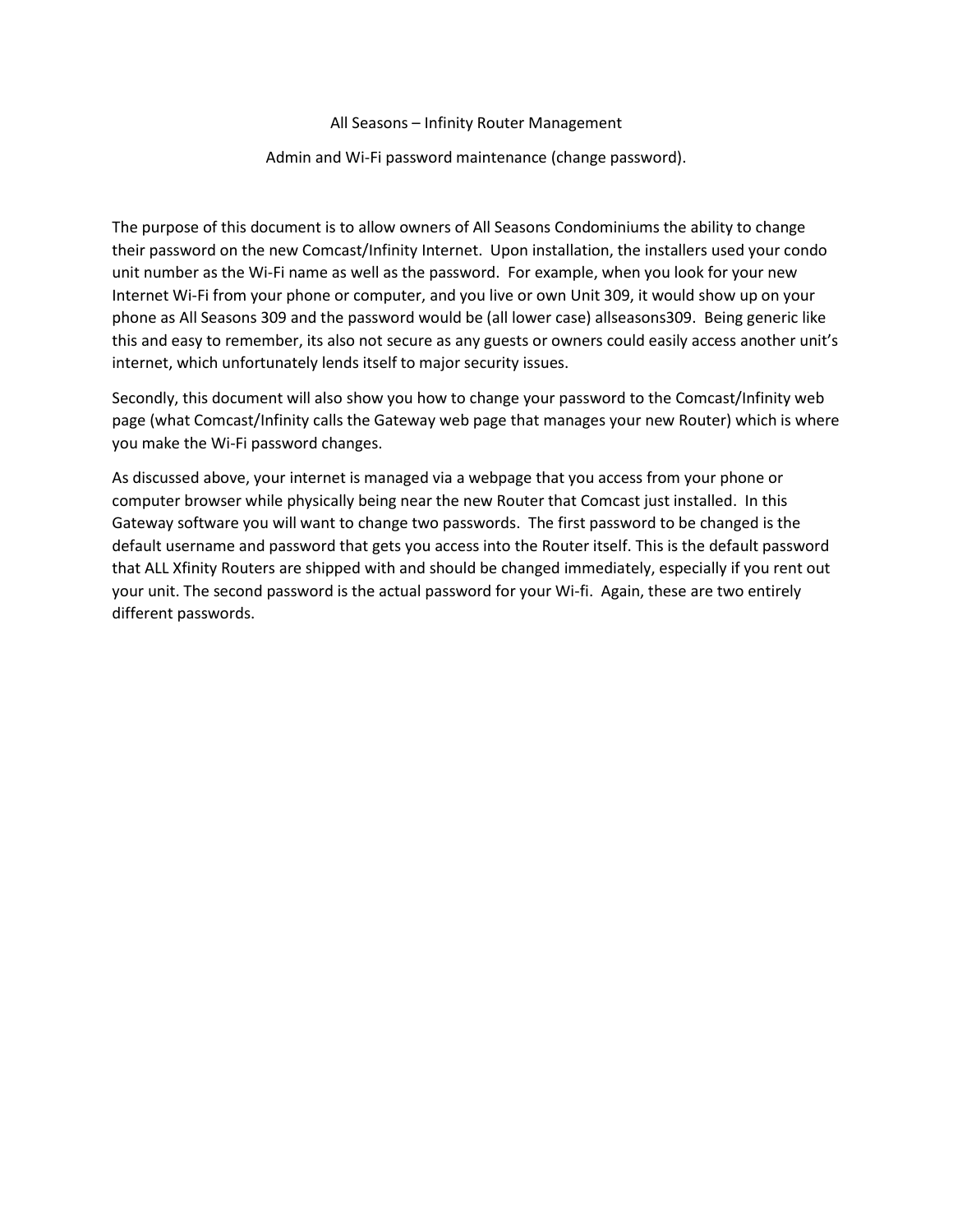To gain access to the router itself follow these steps:

1) Open up a blank web page from your phone or computer browser and type in 10.0.0.1

Note: Some browsers will make you type in the full name or: [https://10.0.0.1](https://10.0.0.1/) An Xfinity webpage should load prompting you for a username and password.

2) Type in the default user name: **Admin** and the Password is: **password**

Upon successfully typing in Admin and password, you should be taken to what Comcast calls the Gateway webpage. (see picture below)

| 3:16                           | 승                            |                                           |                    |                                          |                                     |
|--------------------------------|------------------------------|-------------------------------------------|--------------------|------------------------------------------|-------------------------------------|
| AA                             |                              | 10.0.0.1                                  |                    |                                          |                                     |
| <b>xfinity</b>                 |                              |                                           |                    | O Internet O Wi-Fi O MoCA O Low Security | Hi admin · Logout · Change Password |
| Gateway                        |                              | <b>Gateway &gt; Connection &gt; Wi-Fi</b> |                    |                                          |                                     |
| At a Glance                    |                              |                                           |                    |                                          |                                     |
| Connection                     |                              | Manage your Wi-Fi connection settings.    |                    |                                          | more                                |
| <b>Status</b>                  |                              |                                           |                    |                                          |                                     |
| <b>XFINITY Network</b>         | <b>Private Wi-Fi Network</b> |                                           |                    |                                          |                                     |
| <b>Local IP Network</b>        | <b>Name</b>                  | <b>Frequency Band:</b>                    | <b>MAC Address</b> | <b>Security Mode</b>                     |                                     |
| Wi-Fi                          | All Seasons 309              | $2.4$ GHz                                 |                    | WPA2-PSK (AES)                           | <b>EDIT</b>                         |
| MoCA                           | All Seasons 309              | 5 GHz                                     |                    | WPA2-PSK (AES)                           | <b>EDIT</b>                         |
| Firewall<br>Software           |                              | ADD WI-FI PROTECTED SETUP (WPS) CLIENT    |                    |                                          |                                     |
| Hardware                       |                              |                                           |                    |                                          |                                     |
| <b>Connected Devices</b>       | <b>MAC Filter Setting</b>    |                                           |                    |                                          |                                     |
|                                |                              | This may take several seconds             |                    |                                          |                                     |
|                                |                              |                                           |                    |                                          |                                     |
| ▶ Parental Control<br>Advanced |                              |                                           |                    |                                          |                                     |

3) You will enter the Gateway main page (see above). In the upper right hand of this page is Change Password. This is the password to the Router itself, not you Wi-fi password. Change the password and save settings (I'd recommend writing down this new password immediately and note that it's the Comcast Router webpage password, again not your Wi-Fi password which will be done next). This is now the password you will type in to step two above to gain access into the router in the future. The username will stay Admin

4) On the left-hand side of the screen click on Connection, Wi-Fi should then be the fourth option under Connection. Click on Wi-Fi. (again, see picture above).